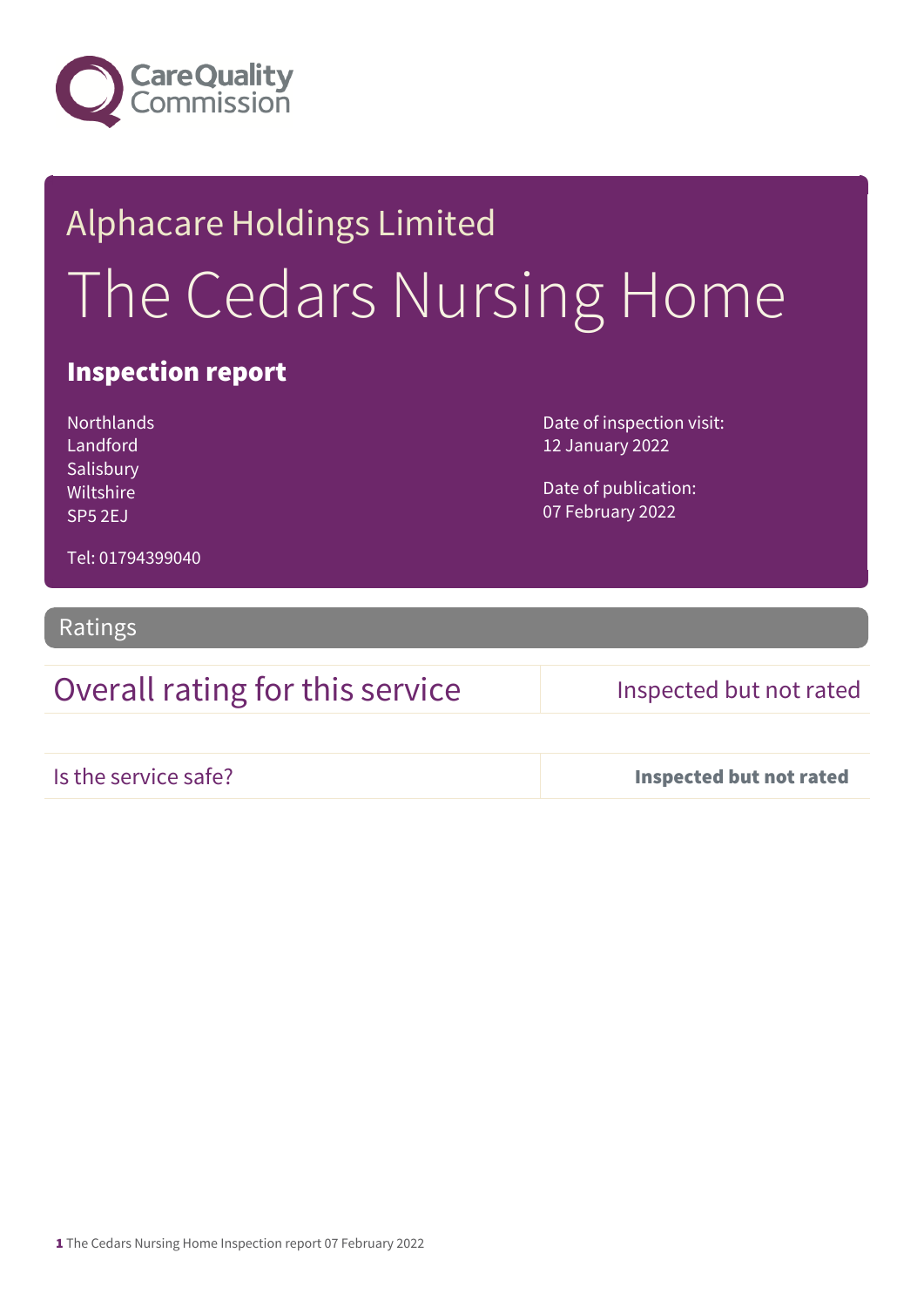## Summary of findings

### Overall summary

The Cedars Nursing Home is a care home providing personal and nursing care to 37 people aged 65 and over at the time of the inspection. The service can support up to 59 people. People live in two areas of the building, one of which specialises in providing care to people living with dementia. Part of the care home was undergoing refurbishment and was not being used at the time of the inspection.

On the first day of the inspection the provider's visiting policy was not in line with current Government guidance. This was preventing one person's family members visiting them inside the building. Following our visit, we had further contact with the manager regarding visiting arrangements. The manager informed us the provider was making changes to their visiting policy, which would mean the person's family members would be able to visit them inside the building, in line with current Government guidance.

We found the following examples of good practice.

The service had introduced measures to prevent visitors from catching and spreading infections. Visitors were screened for symptoms of COVID-19 and were provided with personal protective equipment (PPE).

Staff had received training on infection prevention and control measures and how to use PPE safely. PPE was available to staff throughout the service and staff were seen using it effectively.

Additional cleaning measures had been introduced in the home. All areas of the home were clean, and records demonstrated the additional cleaning had been completed.

COVID-19 testing was being carried out for people using the service and staff in line with the latest guidance.

The provider had effective systems in place to check staff and professional visitors were vaccinated against COVID-19.

The provider had updated their infection prevention and control policy to reflect the COVID-19 pandemic and additional measures that had been introduced.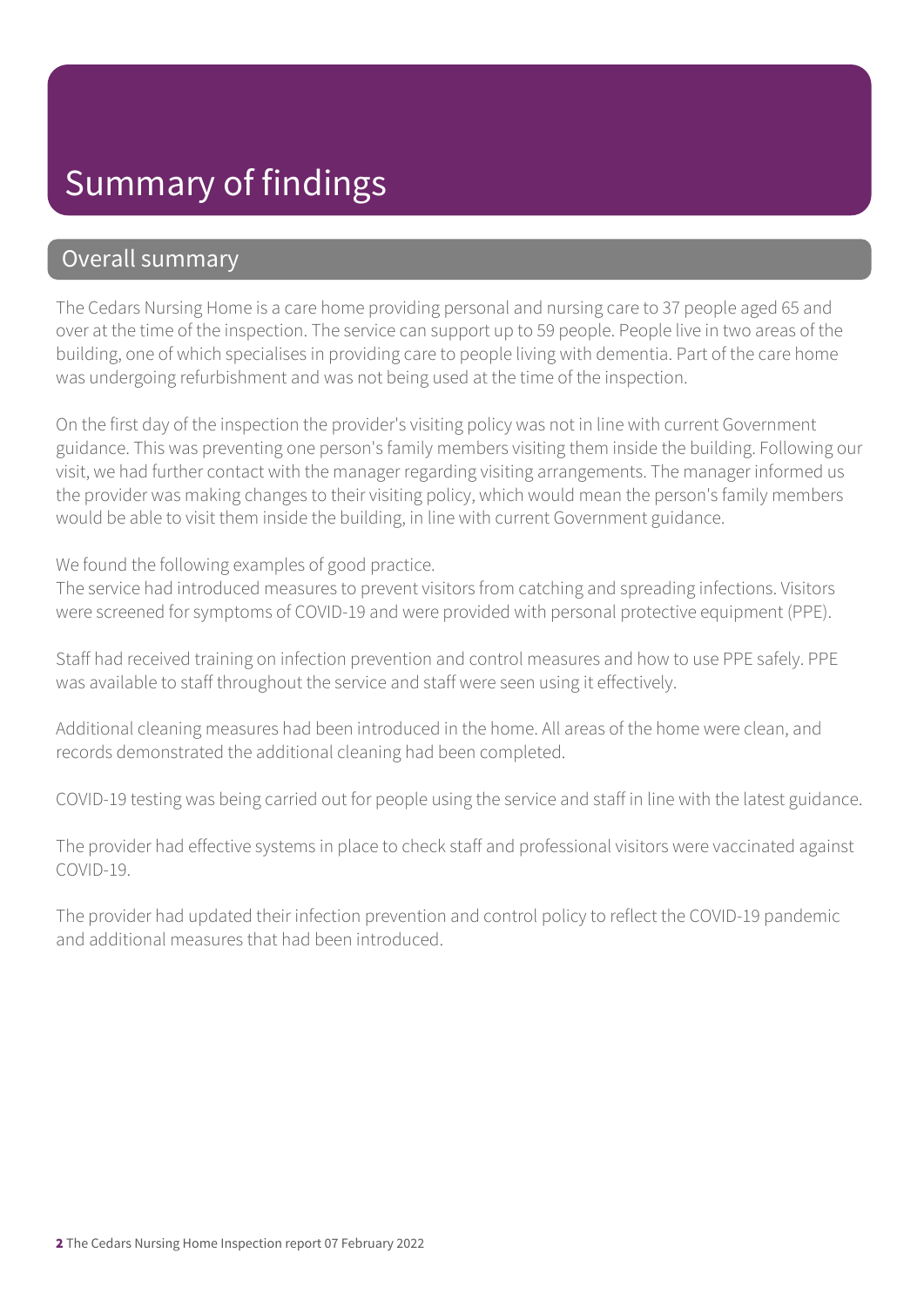### The five questions we ask about services and what we found

We always ask the following five questions of services.

Further information is in the detailed findings below.

Is the service safe? Inspected but not rated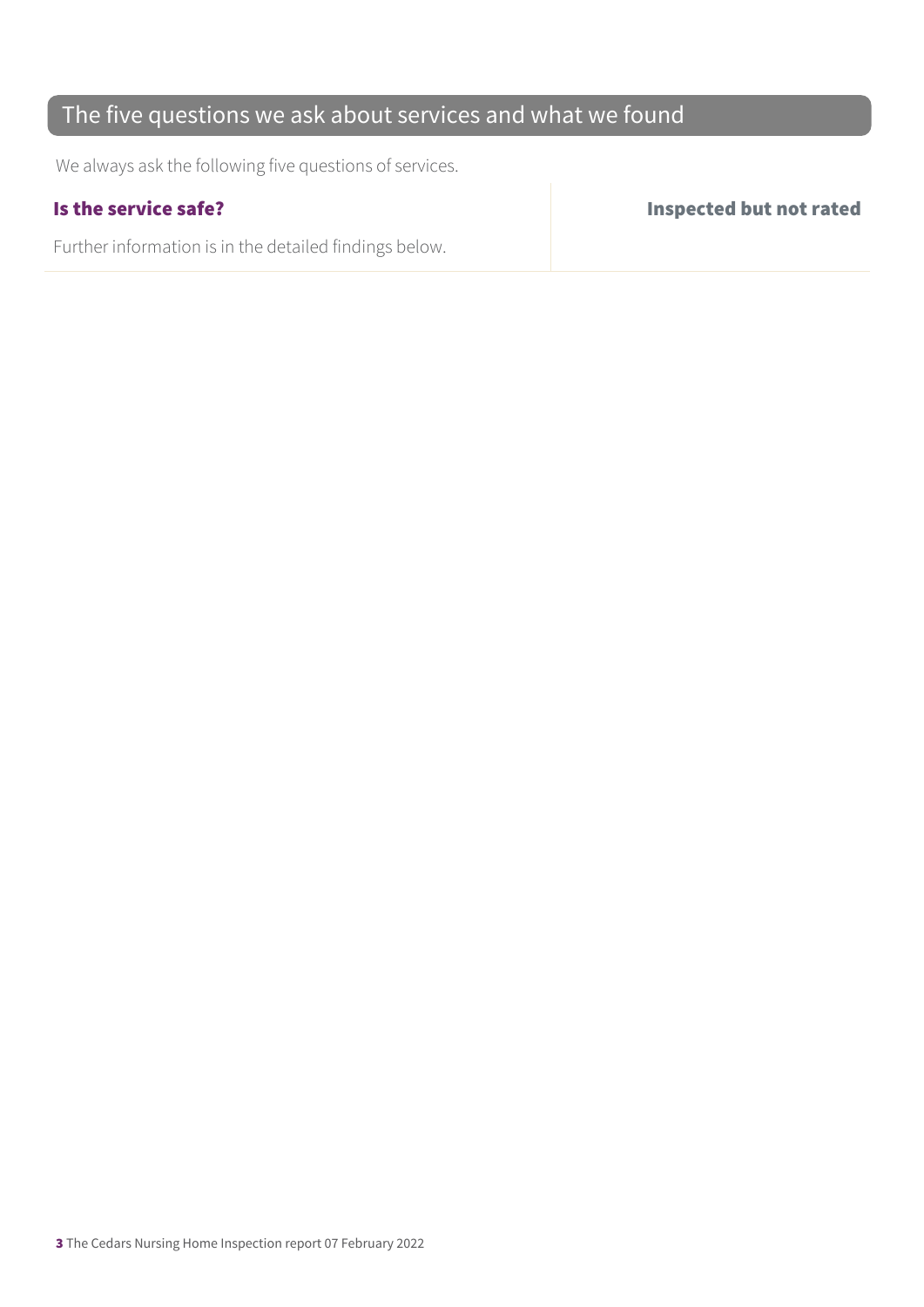

# The Cedars Nursing Home Detailed findings

## Background to this inspection

We carried out this inspection under Section 60 of the Health and Social Care Act 2008 as part of our regulatory functions. This inspection was planned to check whether the provider is meeting the legal requirements and regulations associated with the Health and Social Care Act 2008.

We received information of concern about visiting arrangements at this service. This was a targeted inspection looking at the infection prevention and control measures the provider has in place. We also asked the provider about any staffing pressures the service was experiencing and whether this was having an impact on the service.

This inspection took place on 12 January 2022 and was unannounced.